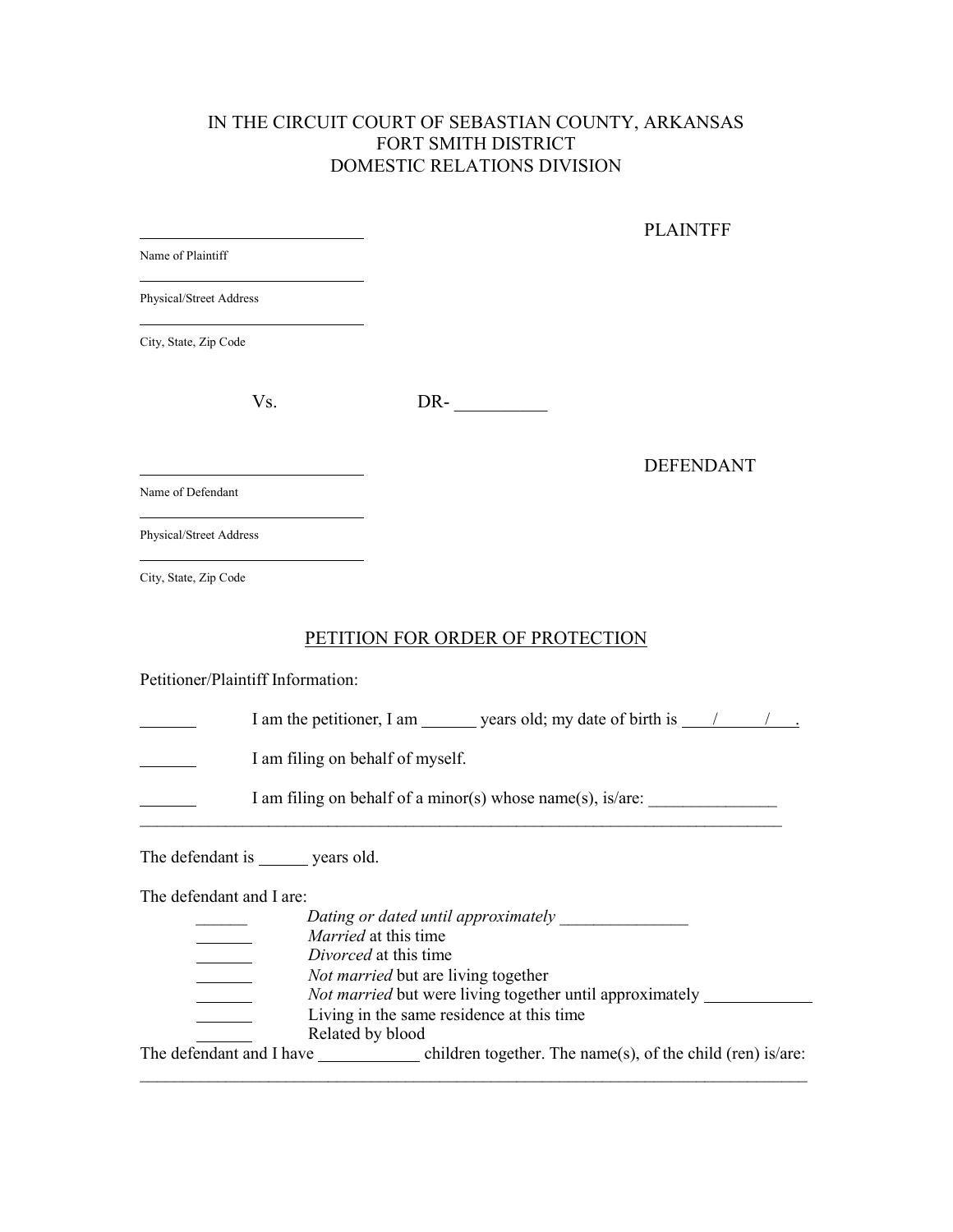| I am involved in a pending litigation with defendant in the case of: |
|----------------------------------------------------------------------|
| Case $No.$ :                                                         |
| Circuit or District Court:                                           |
| County or City:                                                      |

\_\_\_\_ I have previously file for an Order of Protection against the defendant in the following case or cases: Case No.: \_\_\_\_\_\_\_\_\_\_\_\_\_\_\_\_\_

 Judge: \_\_\_\_\_\_\_\_\_\_\_\_\_\_\_\_\_\_ County:

The defendant has physically abused me or has threatened to physically abuse me by doing the following: (Describe the acts of physical abuse or threats and give approximate date of the most recent incidents)

The petitioner requests that the court issue an ex-parte order of protection with the following provisions:

> Exclude the defendant from the residence in which we both are living at this time. The address of our residence is:

Exclude the defendant from my separate residence. The address is:

Exclude the defendant from my place of employment, school, or other specific location. The addresses for these places are:

- Employer:
- School:
- Other (Identify):

Prohibit the defendant from initiating any contact with the petitioner.